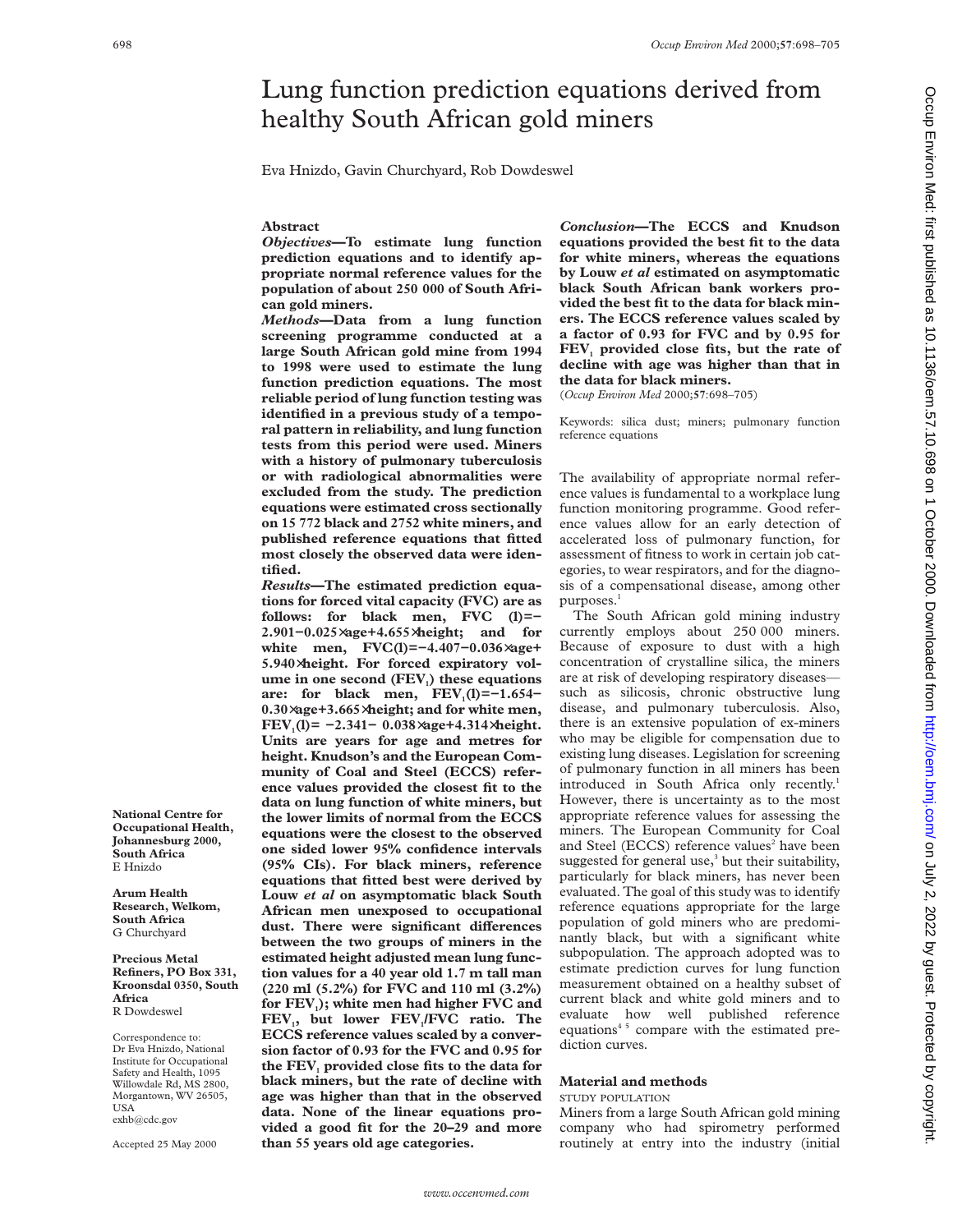30

25

20

15

 $\%$ 

10

5

0



*Table 1 The observed means for lung function, the prediction curves, and predicted values for black and white miners*

examination), periodically at 3 year intervals (periodic examination), and on leaving the company (exit examination) comprised the study population. The lung function monitoring programme started in May 1994 and served a population of 71 515 miners in 1994, which decreased to 43 359 miners by 1998.<sup>6</sup>

20 25 30 35 40 45 50 55

 $n = 2752$ 

65 70

Age

*Figure 1 Age distribution for white and black miners.*

Maximal forced expiratory manoeuvres were recorded with a Hans Rudolph pneumotachograph (Flowscan, Electromedical Systems). The system software required and validated calibration with a 3 litre syringe and allowed keyboard entry of barometric pressure and ambient temperature for the correction to body temperature, pressure, and saturation (BTPS) conditions. Calibration was done 3–4 times a day. During testing, flow versus volume tracings were displayed. A minimum of three acceptable and reproducible forced expiratory manoeuvres are obtained according to the standards recommended by the American Thoracic Society (ATS).<sup>7</sup> All testing was done by nursing personnel with a college diploma specialisation in spirometry testing and trained in the techniques of performing spirometry to ATS standards. Height was measured to the nearest centimetre (without shoes). Data recorded for each test included the date of test, date of birth, height, weight, forced vital capacity (FVC), forced expiratory volume in one second  $(FEV<sub>1</sub>)$ , and forced expiratory flow at 25%–75% of forced vital capacity (FEF<sub>25-75%</sub>).

SPIROMETRY MEASUREMENTS

|               | Observed values |       |                                                                     | Regression coefficient (SE) |                 |            |       | Prediction,              |
|---------------|-----------------|-------|---------------------------------------------------------------------|-----------------------------|-----------------|------------|-------|--------------------------|
| Lung function | Mean            | SE    | Intercept                                                           | Age                         | Height          | $R^2(\% )$ | SEE   | age 40,<br>height $1.7m$ |
|               |                 |       | Black miners n=15772, age 38.7 (SE 0.06), height 1.71 m (SE 0.005): |                             |                 |            |       |                          |
| FVC(1)        | 4.10            | 0.005 | $-2.901(0.120)$                                                     | $-0.025(0.001)$             | 4.655(0.068)    | 33.5       | 0.528 | 4.02                     |
| $FEV$ , $(l)$ | 3.44            | 0.005 | $-1.654(0.109)$                                                     | $-0.030(0.001)$             | 3.665(0.061)    | 35.5       | 0.477 | 3.38                     |
| FEF(1/s)      | 3.96            | 0.010 | 1.363(0.274)                                                        | $-0.056(0.001)$             | 2.780(0.154)    | 14.6       | 1.200 | 3.86                     |
| FEV.%         | 84.1            | 0.055 | $102.56$ $(1.511)$                                                  | $-0.237(0.007)$             | $-5.437(0.848)$ | 7.24       | 6.627 | 83.8                     |
|               |                 |       | White miners n=2752, age 36.9 (SE 0.06), height 1.80 m (SE 0.001):  |                             |                 |            |       |                          |
| FVC(1)        | 4.96            | 0.016 | $-4.407(0.339)$                                                     | $-0.036(0.001)$             | 5.940(0.182)    | 44.1       | 0.547 | 4.24                     |
| $FEV_1(1)$    | 4.04            | 0.014 | $-2.341(0.300)$                                                     | $-0.038(0.001)$             | 4.314(0.161)    | 43.4       | 0.484 | 3.49                     |
| FEF(1/s)      | 4.14            | 0.024 | 0.824(0.640)                                                        | $-0.050(0.002)$             | 2.866 (0.344)   | 16.8       | 1.039 | 3.70                     |
| $FEV, \%$     | 81.7            | 0.129 | (3.601)<br>107.68                                                   | $-0.172(0.014)$             | $-10.932(1.94)$ | 5.8        | 6.555 | 82.2                     |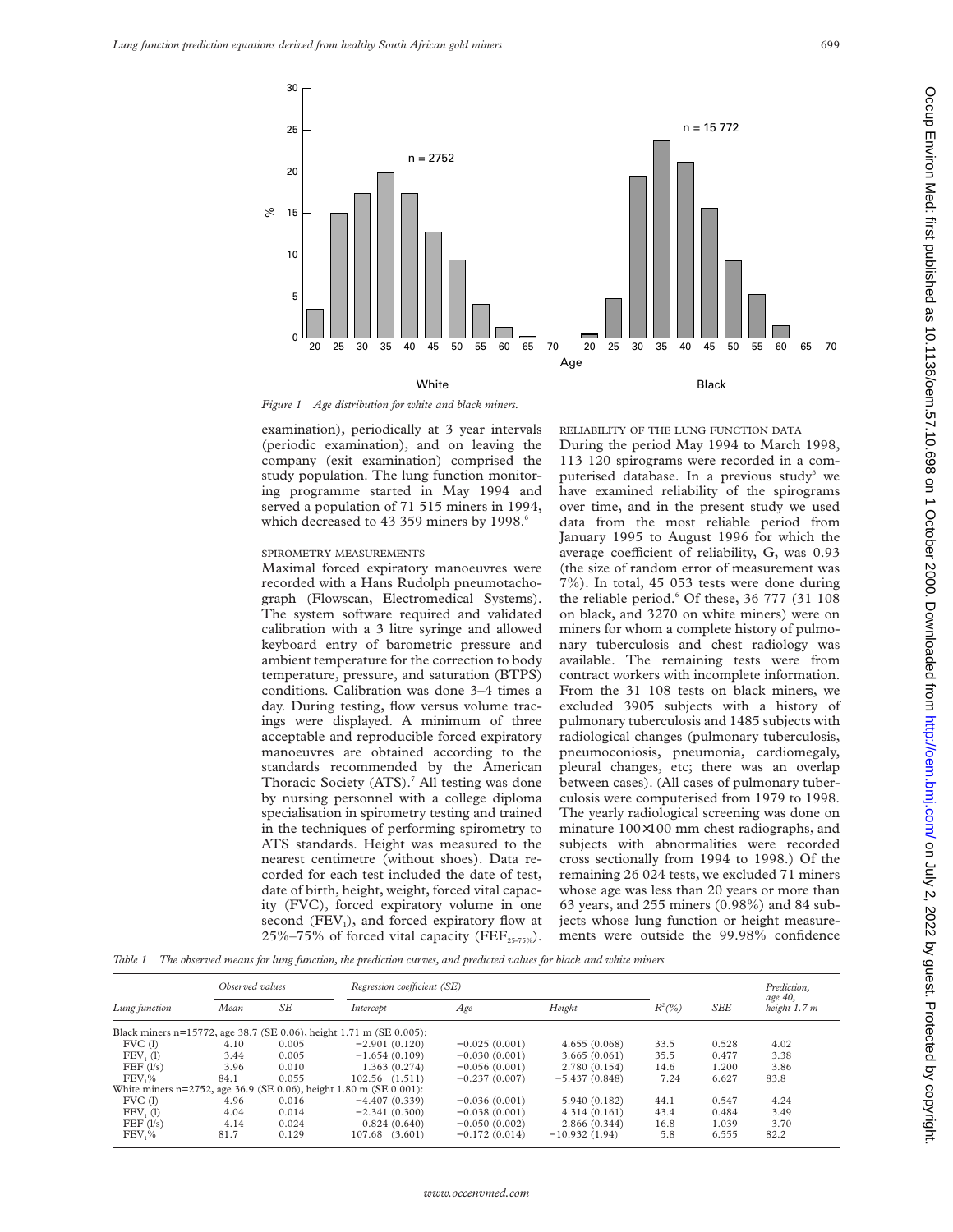

*Figure 2 Height standardised mean lung function and 95% CI plotted against age, for black miners. Overlaid are predicted and reference curves and their respective lower limits of normal, as well as the ECCS curves scaled by a conversion factor of 0.93 for FVC and*  $0.95$  for  $FEV$ .

interval, respectively. Of the remaining 25 614 tests, 1374 were initial, 15 772 periodic, 8267 exit, and 201 were done for other reasons. Of the 3270 tests done on white miners, we excluded two tests because of a history of pulmonary tuberculosis, 20 tests because of radiological changes, and 39 (1.2%) tests were excluded because lung function or height measurements were outside the 99.98% CI. Of the remaining 3248 tests, 158 were initial, 2752 periodic, 174 exit, and 59 were done for other reasons.

In a preliminary analysis, the initial examinations showed a slightly decreased predicted curve for  $FEV<sub>1</sub>$ . For a 40 year old and 1.7 m tall black man, the decrease was 50 ml. As the number of periodic examinations was large, we used these exclusively as they would provide the most representative sample of current miners. Measurements from both the initial and exit examinations may be potentially lower because of a learning effect and a selection process, respectively. Finally, the prediction equations were estimated on periodic lung function tests from 15 772 black and 2752 white miners. Because periodic tests are done at 3 yearly intervals, each miner had one test only.

## STATISTICAL ANALYSIS

The prediction equations were estimated separately for black and white miners from the linear regression model<sup>8</sup>

 $Y=b_0+b_1\times age+b_2\times height+b_3\times weight+b_4\times age\times$ height+b<sub>5</sub> $\times$ age<sup>2</sup> (1)

where Y is the predicted lung function value for a miner of a given age and height, and  $b_i$ ,  $i=0,1,\ldots,5$  are the regression coefficients. Only the variables that contributed significantly to the  $R^2$  statistic were retained in the final model. The equations of the final model as well as the published reference equations<sup>45</sup> were then used to predict lung function values of 1.7 m tall men of different ages. The resulting curves were compared with the mean observed lung function values standardised to the average height of black miners of 1.7 m. To allow the comparison, the lung function measurements were standardised to the height of 1.7 m as lung function measurement $\times$ 1.7<sup>2</sup>/ht<sup>2</sup>. The standardisation for height allowed for comparison of lung function measurements from populations with different mean height (fig 5). Selection of the best fitting reference equations was done by a visual inspection with this method. As most of the published curves did not fit well, a visual inspection was sufficient to identify the best fitting curves.

In the next step, we compared the percentage of miners that fell below the lower limit of normal (LL) for the different reference equations. The LL refers to the one sided lower 95% CI calculated as  $LL= P_{(age,1.7)} - 1.645 \times SEE$ , where  $P_{(aee,1,7)}$  is the age and height specific predicted value, and SEE is the standard error of the estimate of the regression line.<sup>4</sup> <sup>9</sup> For a homogenous population and a normally distributed variable, it is expected that 5% of the subjects will have lung function values below the predicted LL. For a reference equation to be applicable to a specific healthy population, the percentage below the reference LL should also be around 5%, otherwise too many or too few subjects will be categorised as abnormal.

In the data on miners there were known systematic effects that could have increased the percentage of miners that fell below the LL. These were age below 30 years or above 55 years (see the observed data points in figs 2 and 3) and changes in lung function due to smoking and exposure to dust. These changes usually start to become evident pathologically at around 35–40 years of age—for example, emphysema, pneumoconiosis. Thus, to minimise the systematic effects of age and the adverse effects of environmental exposures, we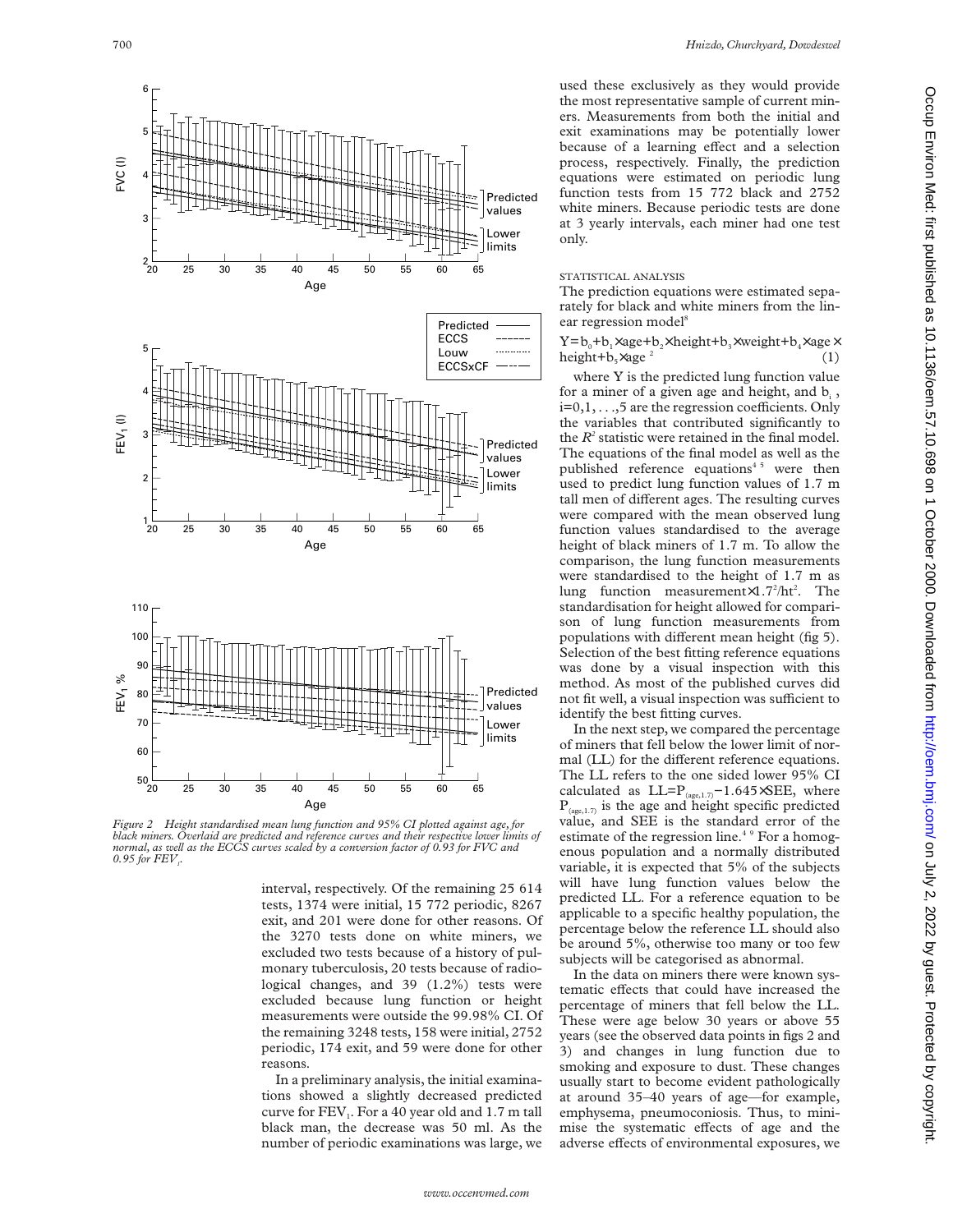





*Figure 3 Height standardised mean lung function and 95% CI plotted against age, for white miners. Overlaid are predicted and reference curves and their respective lower limits of normal.*

used a cross section of 30–35 year olds to compare the reference equations for the percentage of miners that are below the LL. The number of miners in the 30–35 age category was large (4503 black and 620 white miners) and the frequency distribution was close to normal. The percentage that were below the LL was derived from the standardised normal deviate, *z*, calculated as the difference between the observed mean and the LL of normal derived for each equation, divided by the observed SD, and the corresponding cumulative probability distribution table values subtracted from one.<sup>10</sup>

The percentage predicted values calculated as the ratio between observed and predicted lung function, which corresponded with a one sided 95% CI and the 5th percentile, were also determined for 10 year age categories. The 5th percentile of a distribution of lung function value is the lung function value such that 5% of subjects have lower values and 95% of the subjects have higher values. The 5th percentile is estimated by a non-parametric method from order statistics.

### **Results**

Figure 1 shows the age distribution of the miners in the study. Table 1 gives the mean lung function and the estimated prediction equations (regression coefficients (SEs)). Because most of the subjects were 30–45 years of age, the contributions of the age<sup>2</sup> and height×age interaction to the variation explained by the model were small (the additional  $R^2$  of 0.0002 and 0.0004, respectively, for  $FEV<sub>1</sub>$ ). Thus, the final prediction equations included age and height terms only.

For the black miners, figure 2 shows the observed height standardised lung function means for FVC, FEV<sub>1</sub>, and FEV<sub>1</sub>%, and the two sided 95% CI, plotted against age. The predicted curve and the best fitting reference curves, and their respective LLs are shown for each lung function test. The reference curve of Louw  $at$   $a<sup>f</sup>$  (measurements done by a vitalograph) provided the best fit to the data, whereas the ECCS curves were too high. The ECCS reference values multiplied by a conversion factor (CF) of 0.93 for FVC and 0.95 for FEV<sub>1</sub> were close to the predicted curves. For the white miners, figure 3 shows the observed mean values and the reference equations of the ECCS and Knudson *et al*<sup>9</sup> which provided the best fit to the data.

Figure 2 indicates that the percentage of black miners that falls below the LL of the ECCS curve is large for younger age groups, but decreases for older age groups. However, a somewhat different trend is found for white miners (figure 3), where the observed means start to decline after 40 years of age more rapidly than the ECCS and Knudson's predictions. To determine the percentage of subjects that were below the LLs, we used the cross section of 30−35 year old miners, because for these miners the observed means corresponded closely with the reference curves (figs 2 and 3) and this subgroup is least likely to be affected by systematic effects already discussed. The percentages that were below the LLs for the different reference curves for the 30-35 year olds are shown in figure 4. Figure 4 shows the frequency distribution for the height standardised FVC,  $FEV_1$ , and  $FEV_1$ %. Superimposed over each observed frequency distribution is a normal curve derived from the observed mean (SDs). The normal curves derived from the means predicted by the equations from the ECCS and Louw *et al* and from their respective SEE values are also shown in figure 4. (The SEE for the curve of Louw *et al* was available only for models in which the ratio of sitting over standing height was fitted. As the SEE was similar to the models which used standing height only, we used this SEE value.) The percentages below the LLs are shown in table 2. Table 2 presents, for the 30–35 year olds, the descriptive statistics for the observed lung function and the LLs, and the percentage of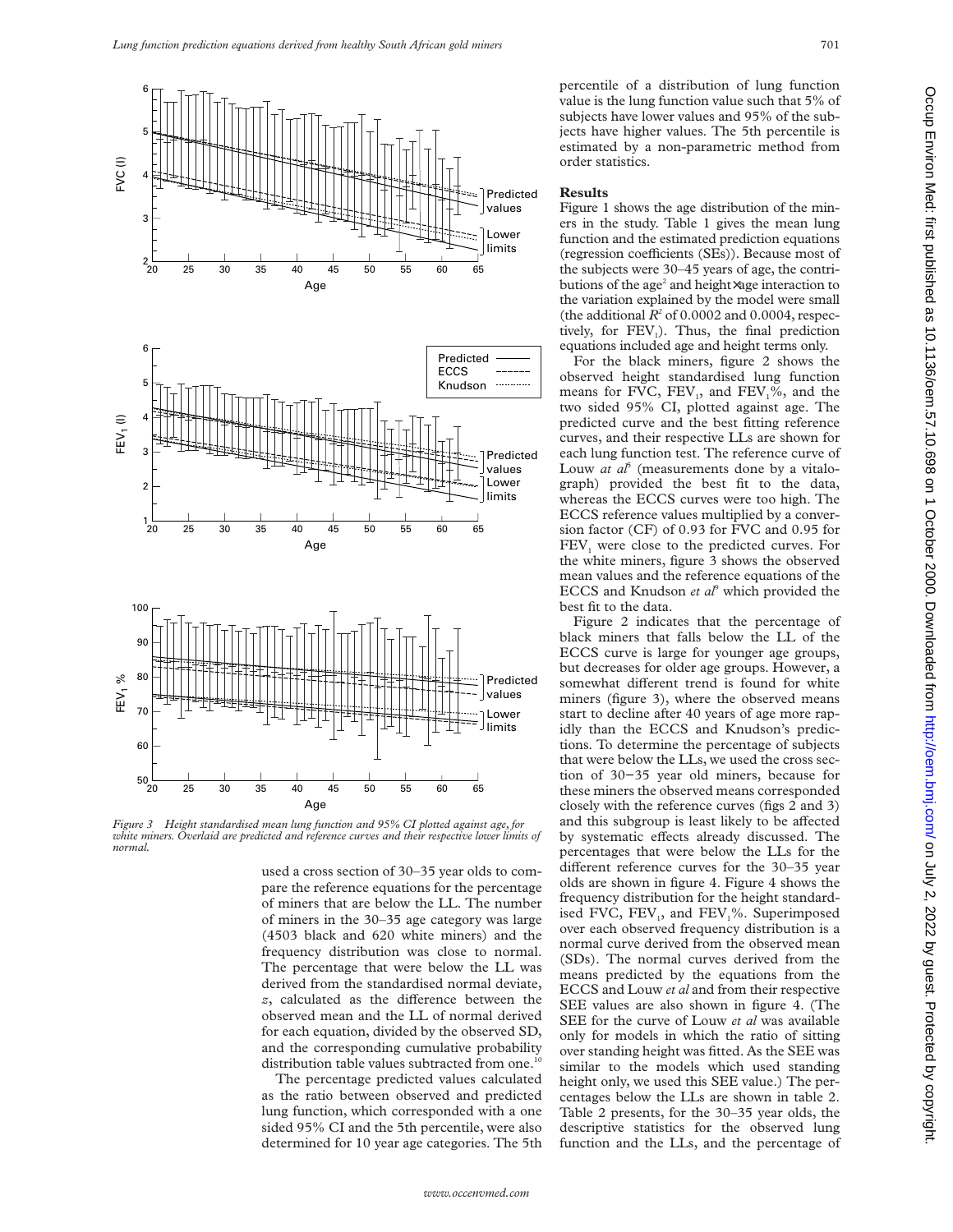

*Figure 4 The frequency distribution for height standardised lung function for the cross section of 30–35 year old black miners.*

subjects below the LLs, for each equation. Louw *et al<sup>5</sup>* did not provide a reference equation for the  $\text{FEV}_1\%$ .

The first part of table 3 presents descriptive statistics for the percentage predicted lung function values. The second part of table 3 presents the percentage predicted values that were derived from our prediction equation, the equations of Louw *et al* , and ECCS equations, and that corresponded with the 5th percentile and with the one sided lower 95% CI for 10 year age categories, for black miners only.

## **Discussion**

The objective of the study was to identify reference equations appropriate for the large population of South African gold miners who are predominantly black, but with a notable white subpopulation. The question also arises whether a common reference equation can be used for all the miners irrespective of race, bearing in mind that the reference curves could serve various purposes—such as assessment of fitness to work in certain job categories, diagnosis of compensable disease

*Table 2 Descriptive statistics for height standardised lung function for 30–35 year old workers, and the lower limits of normal, and % rejected for the predicted and selected reference equations*

| Lung function                                          | Mean | SD   | <b>Skewness</b> | Lower<br>95% CI | Lower limit of normal; % rejected for the different<br>equations |               |              |
|--------------------------------------------------------|------|------|-----------------|-----------------|------------------------------------------------------------------|---------------|--------------|
| Black miners, n=4503, age=32.6 (SD 1.7), height=1.7:   |      |      |                 |                 | Predicted                                                        | Louw          | <i>ECCS</i>  |
| FVC(1)                                                 | 4.21 | 0.51 | 0.14            | 3.37            | $3.34:4.4\%$                                                     | $3.44:6.6\%$  | 3.68; 14.9%  |
| FEV, (1)                                               | 3.60 | 0.46 | $-0.03$         | 2.84            | $2.81; 4.3\%$                                                    | 2.78: 3.8%    | 3.07; 12.5%  |
| FEV,%                                                  | 85.6 | 6.11 | $-0.74$         | 75.5            | 74.7; 3.8%                                                       | NA            | 71.7; 1.2%   |
| White miners, $n=620$ , age=32.7 (SD 1.7), height=1.8: |      |      |                 |                 | Predicted                                                        | Knudson       | <i>ECCS</i>  |
| $FVC$ (1)                                              | 4.54 | 0.53 | 0.15            | 3.66            | $3.62:4.09\%$                                                    | $3.54:3.0\%$  | $3.68:5.3\%$ |
| FEV, (1)                                               | 3.74 | 0.45 | $-0.01$         | 3.01            | $2.96:4.9\%$                                                     | $2.98:4.6\%$  | $3.06:6.6\%$ |
| FEV,%                                                  | 82.5 | 5.8  | $-0.27$         | 73.0            | 72.7; 4.6%                                                       | $73.0; 5.1\%$ | 71.7; 3.1%   |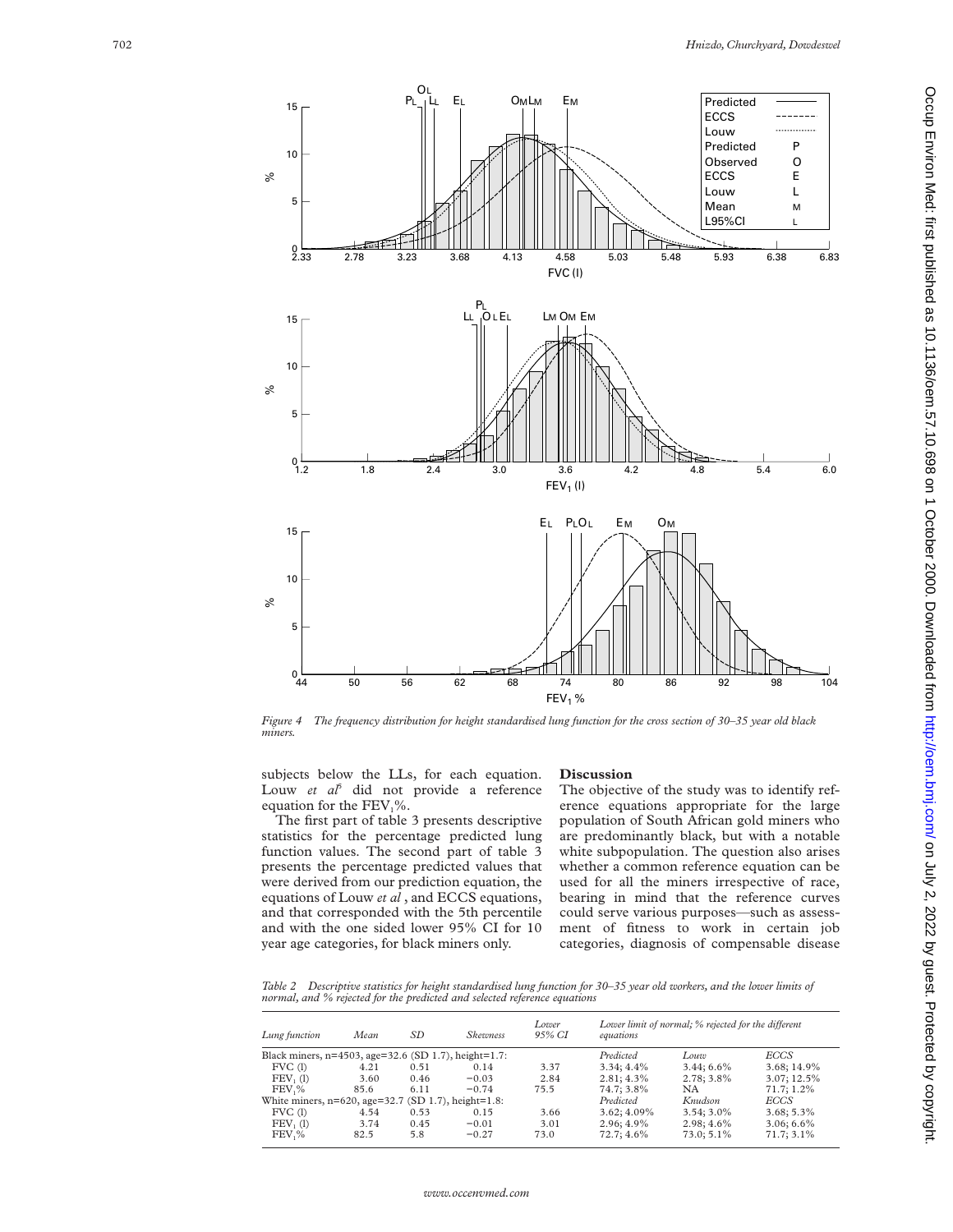Table 3 The % predicted corresponding with the 5th percentile and the one sided 95% CI for different equations, black miners only

| Age            | $\boldsymbol{n}$ | Mean  | SD   | <b>Skewness</b> | Predicted equation |        | Louw's equation |           | ECCS equation  |        |
|----------------|------------------|-------|------|-----------------|--------------------|--------|-----------------|-----------|----------------|--------|
|                |                  |       |      |                 | 5th Percentile     | 95% CI | 5th Percentile  | 95% CI    | 5th Percentile | 95% CI |
| FVC:           |                  |       |      |                 |                    |        |                 |           |                |        |
| $30$           | 1692             | 99.2  | 11.8 | 0.07            | 80.6               | 79.7   | 78.7            | 78.0      | 72.6           | 72.0   |
| $30 - 39$      | 7430             | 100.6 | 12.4 | 0.17            | 80.9               | 80.2   | 78.9            | 78.2      | 73.8           | 73.0   |
| $40 - 49$      | 4947             | 100.8 | 13.7 | 0.15            | 79.5               | 78.3   | 77.2            | 76.1      | 73.4           | 72.1   |
| $\geqslant 50$ | 1704             | 99.9  | 14.6 | 0.07            | 76.1               | 75.8   | 73.6            | 73.3      | 71.7           | 70.8   |
| $FEV_i$ :      |                  |       |      |                 |                    |        |                 |           |                |        |
| $30$           | 1692             | 99.6  | 12.3 | $-0.22$         | 80.4               | 79.4   | 82.5            | 81.7      | 76.7           | 75.7   |
| $30 - 39$      | 7430             | 100.1 | 13.1 | $-0.01$         | 78.9               | 78.5   | 80.7            | 80.3      | 75.2           | 74.9   |
| $40 - 49$      | 4947             | 99.9  | 15.0 | $-0.17$         | 75.3               | 75.2   | 76.3            | 76.3      | 71.8           | 71.7   |
| $\geqslant 50$ | 1704             | 99.9  | 16.8 | 0.23            | 71.3               | 72.4   | 71.2            | 72.7      | 68.0           | 68.9   |
| $FEV, \%:$     |                  |       |      |                 |                    |        |                 |           |                |        |
| $30$           | 1692             | 100.5 | 7.0  | $-0.68$         | 88.5               | 89.0   | <b>NA</b>       | <b>NA</b> | 94.6           | 95.0   |
| $30 - 39$      | 7430             | 99.9  | 7.3  | $-0.74$         | 87.3               | 87.9   | <b>NA</b>       | <b>NA</b> | 92.6           | 93.3   |
| $40 - 49$      | 4947             | 99.8  | 8.5  | $-0.94$         | 84.9               | 85.9   | <b>NA</b>       | <b>NA</b> | 89.3           | 90.6   |
| $\geqslant 50$ | 1704             | 100.6 | 9.7  | 0.97            | 82.5               | 84.7   | NA              | NA        | 86.3           | 88.6   |

*Table 4 Comparison between studies of occupational groups done on black men in South Africa at higher altitude*

|                                       |                                    | Altitude | Men, age $38$ y, height $171$ cm |                       |                         |
|---------------------------------------|------------------------------------|----------|----------------------------------|-----------------------|-------------------------|
| First author                          | Mean age $(y)$<br>Mean height (cm) |          | FEV, (95% CI)                    | <i>FVC</i> (95% CI)   | Type of sample          |
| White <i>et al</i> <sup>12</sup>      | 36.1, 167.3                        | 1500     | $4.12$ (3.99 to $4.25$ )         | 3.46 (3.36 to 3.56)   | Textile workers         |
| Louw et $a\tilde{P}$                  | 41.1, 169.7                        | 1700     | $4.21$ (4.14 to 4.28)            | 3.44 (3.57 to 3.51)   | Bank workers, autolink  |
| Hessel and Sluis-Cremer <sup>14</sup> | 41.6, 171.4                        | 400      | $4.13 \; (-)$                    | $3.29$ (-)            | Vermiculite miners      |
| Coetzee, cited in $12$                | 33.1, 169.4                        | 1700     | $4.30(4.25 \text{ to } 4.35)$    | $3.55$ (3.50 to 3.60) | Asbestos workers        |
| Mokoetle et $al^{13}$                 | 42.0, 168.7                        | 1700     | $4.42 \; (-)$                    | $3.47 \; (-)$         | University workers      |
| Fox, cited in $12$                    | 34.4, 171.7                        | 1200     | $4.20(4.16 \text{ to } 4.24)$    | 3.52 (3.46 to 3.58)   | Copper or nickel miners |
| Our study                             | 38.7, 170.8                        | 1200     | $4.12(4.12 \text{ to } 4.12)$    | 3.47 (3.47 to 3.47)   | Gold miners             |



*Figure 5 Relation between height and age for black and white miners.*

or an early detection of accelerated loss of lung function.

We estimated prediction equations from the data obtained in a lung function screening programme and compared these with published reference values. There were large differences in the observed mean lung function values between white and black miners. These were 860 ml (17.3%) for FVC, 630 ml (14.9%) for FEV<sub>1</sub>, -180 ml (-6.8%) for FEF<sub>25-75%</sub>, and −2.38% (−2.9%) for FEV<sub>1</sub>% (table 1). However, after adjustment for age and height, the differences for a 40 year old 1.7m tall man decreased substantially to 220 ml (5.2%) for FVC, 110 ml  $(3.2\%)$  for FEV<sub>1</sub>, -160 ml (−4.3%) for FEF<sub>25-75%</sub>, and −1.6% (−2.0%) for  $FEV<sub>1</sub>$ %. The results show that height is responsible for a large percentage of the observed difference, however, the remaining differences after adjustment for age and height were still significant.

Of the reference equations published by ATS,<sup>45</sup> the ECCS and Knudson equations corresponded most closely with the prediction curves for white miners (fig 3). However, the observed data showed a steeper decline from about 35 years of age. This may be due to the effect of smoking and exposure to dust previously documented in white gold miners.<sup>11</sup> The observed FEV<sub>1</sub>% values were higher, however, than the ECCS values. The percentage of miners that were below the LLs of the ECCS and Knudson equations were similar and varied around 5%. For the 30–35 year olds, the percentage of subjects below the LL for the ECCS equation was 5.3% for FVC and 6.6% for  $FEV<sub>1</sub>$ , whereas for the Knudson's equation it was 3.0% and 4.6%, respectively (table 4).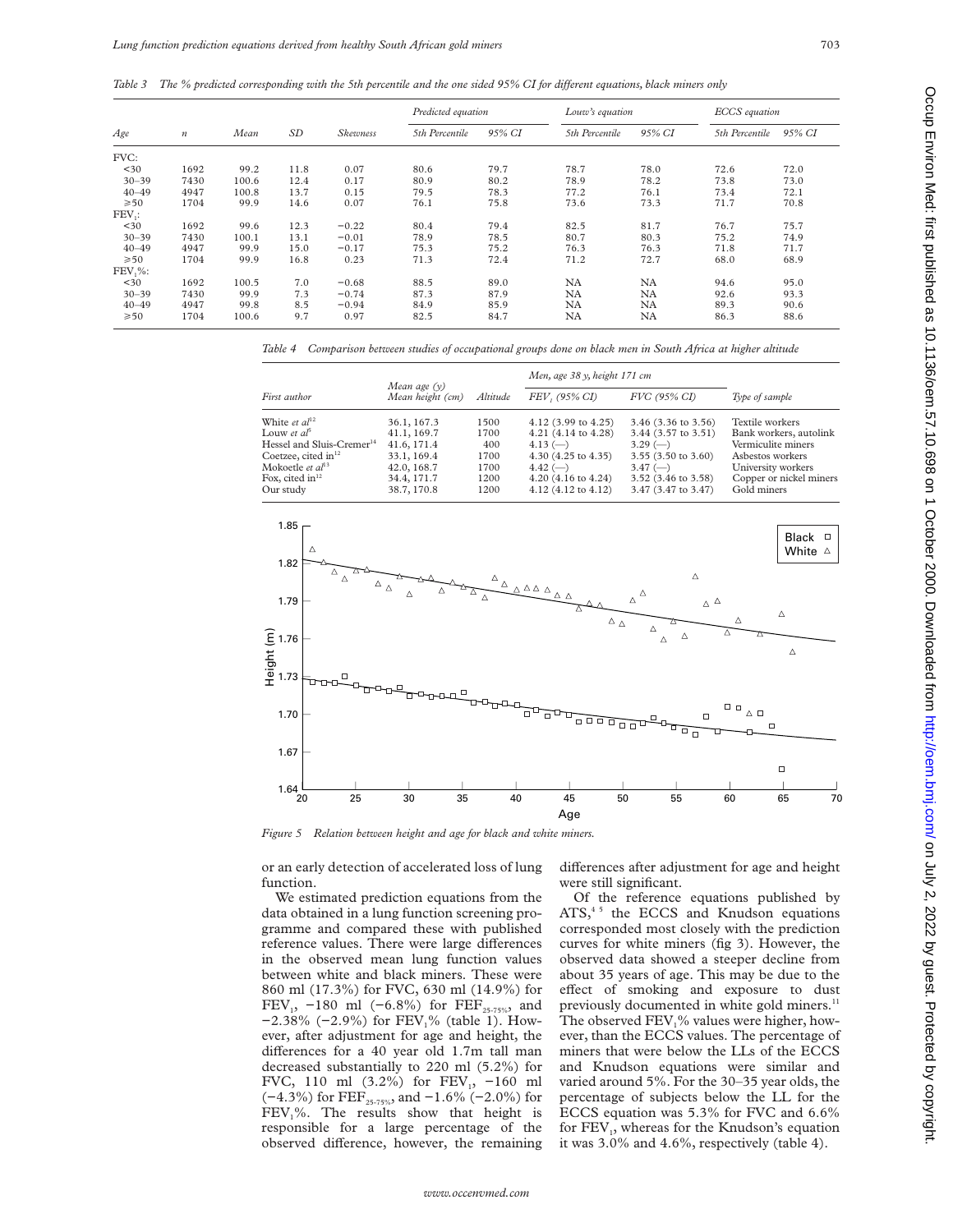For black miners, the reference equations that fitted best were those derived for black South African men by Louw *at al*<sup>5</sup> with a vitalograph (fig 2). The ECCS reference equations are commonly used in South Africa for all subjects, either with an ethnic conversion factor of 0.88 for black men (as recommended by ATS 4 ), or without a conversion factor. The data from the present study show that the ECCS reference values are much higher than the observed lung function values, the difference being almost 500 ml at 20 years of age for FVC (figure 2). The percentages below the LLs for equations of Louw and the ECCS, shown in figure 3 and table 2, are also substantially different. For the Louw equation, the percentage rejected was 6.6% for FVC and 3.8% for FEV 1, whereas for the ECCS equation the corresponding values were 14.9% and 12.5%. The ECCS reference values scaled by a factor of 0.93 for FVC and 0.95 for FEV <sup>1</sup> provided the closest fit to the observed data and the predicted curves (fig 1). The scaling down by 8% for FVC and 5% for FEV 1, was higher than the differences found for the age and height adjusted lung function means which were 5.2% for FVC and  $3.2\%$  for FEV<sub>1</sub>. This reflects the fact that white miners had lower observed values than the ECCS curves because of a steeper decline with age.

The differences in the regression coefficient for age in table 1 show a steeper decline with age in white miners, especially for FVC. The predicted curves for FVC and FEV 1, and the LLs were parallel with the reference curves of Louw *et al* derived from asymptomatic, healthy non-smokers (fig 2), but the white workers had a steeper slope than the ECCS curve. One of the reasons for these differences may be that fewer black miners smoke, and if they do so, then they smoke fewer cigarettes (five cigarettes a day) than white miners (over 20 cigarettes a day). It is interesting to note that for FVC, the curve of Louw *et al* as well as the predicted curve came closer to the ECCS curve (fig 2) with increasing age. This reflects the steeper slope with age for the ECCS curves. The reason for the steeper slope for the ECCS curve is not clear.

The results also show that black miners have higher FEV 1%, but slightly higher decline in FEV 1%, compared with the ECCS curve (fig 2). For 30–35 year old black miners, the observed mean  $\text{FEV}_1$  % was 85.5%, the observed one sided 95% CI was 75.5%, and the LL derived from all data was 74.7% (table 2). By comparison, the predicted  $FEV<sub>1</sub>$ % mean from the ECCS equation was 80.4% and the LL derived from the ECCS equation was 71.7%. For 30–35 year old white miners, the mean observed FEV 1% was 82.5% and the observed one sided lower 95% CI was 73.0% (table 2).

When compared with other published studies, the prediction equations for black gold miners agree most closely with those found in other studies of South African black men occupationally exposed to dust (table 4).<sup>12 13</sup> For FVC, the predicted values for a 38 year old and 1.7 m tall male gold miner were similar to

those found for textile workers,<sup>12</sup> bank workers,<sup>5</sup> and other industrial workers.<sup>12-14</sup> This result suggests that the high ratio found in this study may be due to a real effect. However, the data in table 4 also suggest that the groups exposed to dust may have lower FEV<sub>1</sub> values than the unexposed subjects, and that reference values estimated on healthy South African black men not exposed to dust should preferably be used for the miners.

By comparison with our study and other studies of black workers, a most recent study of black university workers from Johannesburg, South Africa,<sup>13</sup> found similar  $FEV<sub>1</sub>$  values, but the FVC values were systematically higher than those predicted by our and other studies; the estimated increase in FVC was substantial and ranged from 120 ml at 20 years to 200 ml at 60 years of age. The explanation provided for the higher FVC was the changing socioeconomic status of black workers in South Africa. The socioeconomic factors associated with FVC in the study were job category and education. The socioeconomic factors were not associated with FEV 1. Smoking was not found to be a risk factor for FEV<sub>1</sub> or FVC. The effect of socioeconomic factors is also apparent from a secular trend found in FVC measured in different studies of urban black workers done from the 1970s to the 1990s, which ranged from 3.72–3.98 to 4.24–4.42, respectively.<sup>13</sup> In our study, we found a strong relation between height and age for black and white miners (fig 5), although some of it was due to aging, there was an apparent cohort effect. Changing socioeconomic status, which includes nutrition from birth that results in increased height, stronger build, and lower respiratory morbidity, must play an important part on the respiratory variables of the black South African population<sup>15</sup> whose socioeconomic status is generally improving with urbanisation and education. To take cognisance of that trend, estimation of reference values should be repeated every decade or so in accordance with the recommendations made by the ATS.

Based on these results and given the current circumstances, it seems that the available options are to use the ECCS equations on all miners, with a scaling factor for the black miners, or to use the ECCS equations on white miners and the equations of Louw *et al* on black miners. The curves of Louw *et al* provided an excellent fit to the data, whereas the ECCS curves were too steep with age. From an epidemiological view, the use of the ECCS reference equations without any scaling for all the miners is not recommended. Although the difference of 8% for FVC represents only about 300 ml, which seems to be insignificant in terms of a man's variability in lung function, the difference becomes important if applied systematically to many miners for selections—such as job placement and compensation. Future developments in reference values should account for the curvature in the observed data with age (figs 2 and 3) and the changing socioeconomic status of the black population.